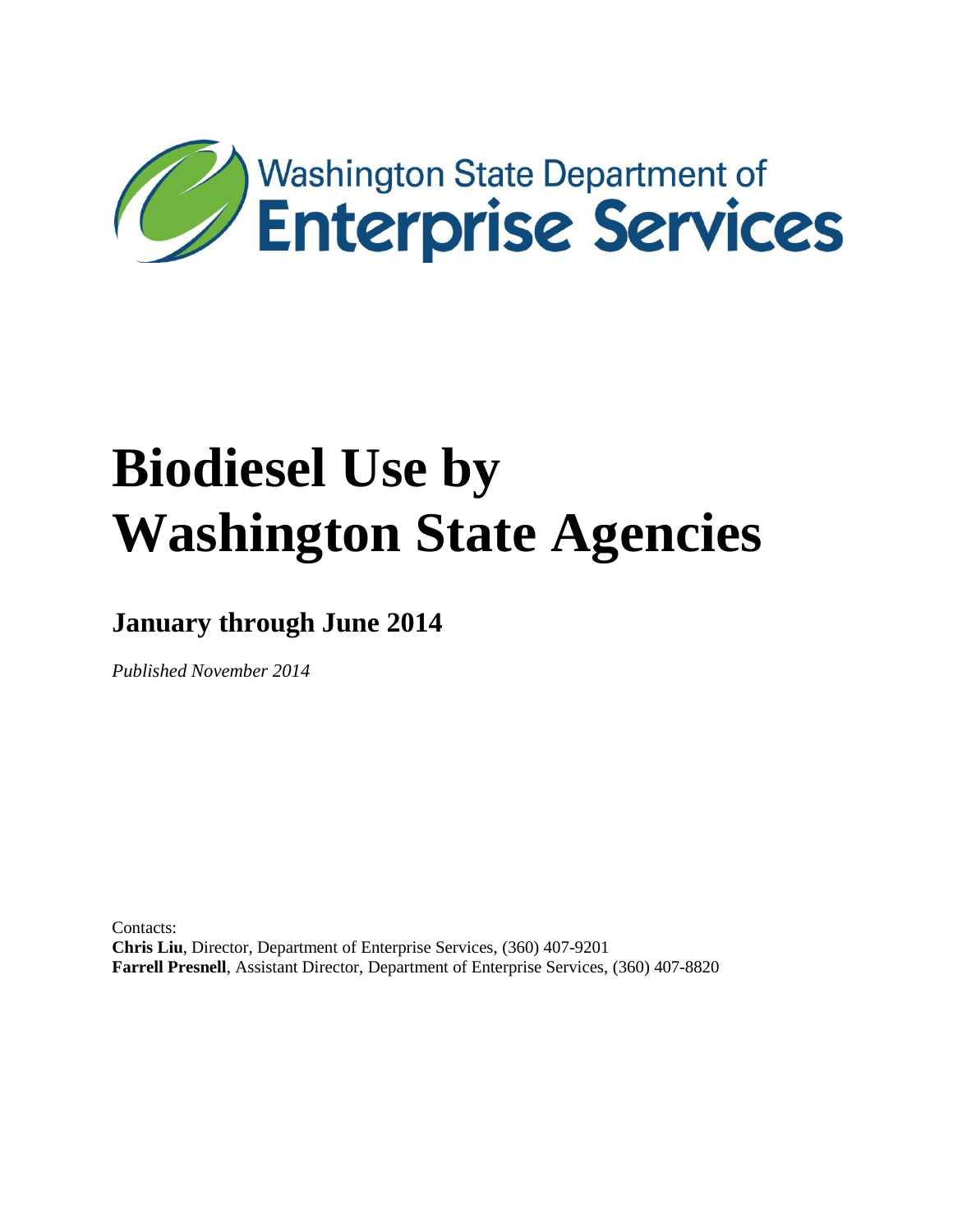*January through June 2014*

To accommodate persons with disabilities, this document is available in alternate formats by calling the Department of Enterprise Services (DES) at (360) 407-8059. TTY/TDD users should contact DES via the Washington Relay Service at 711 or 1-800-833-6388.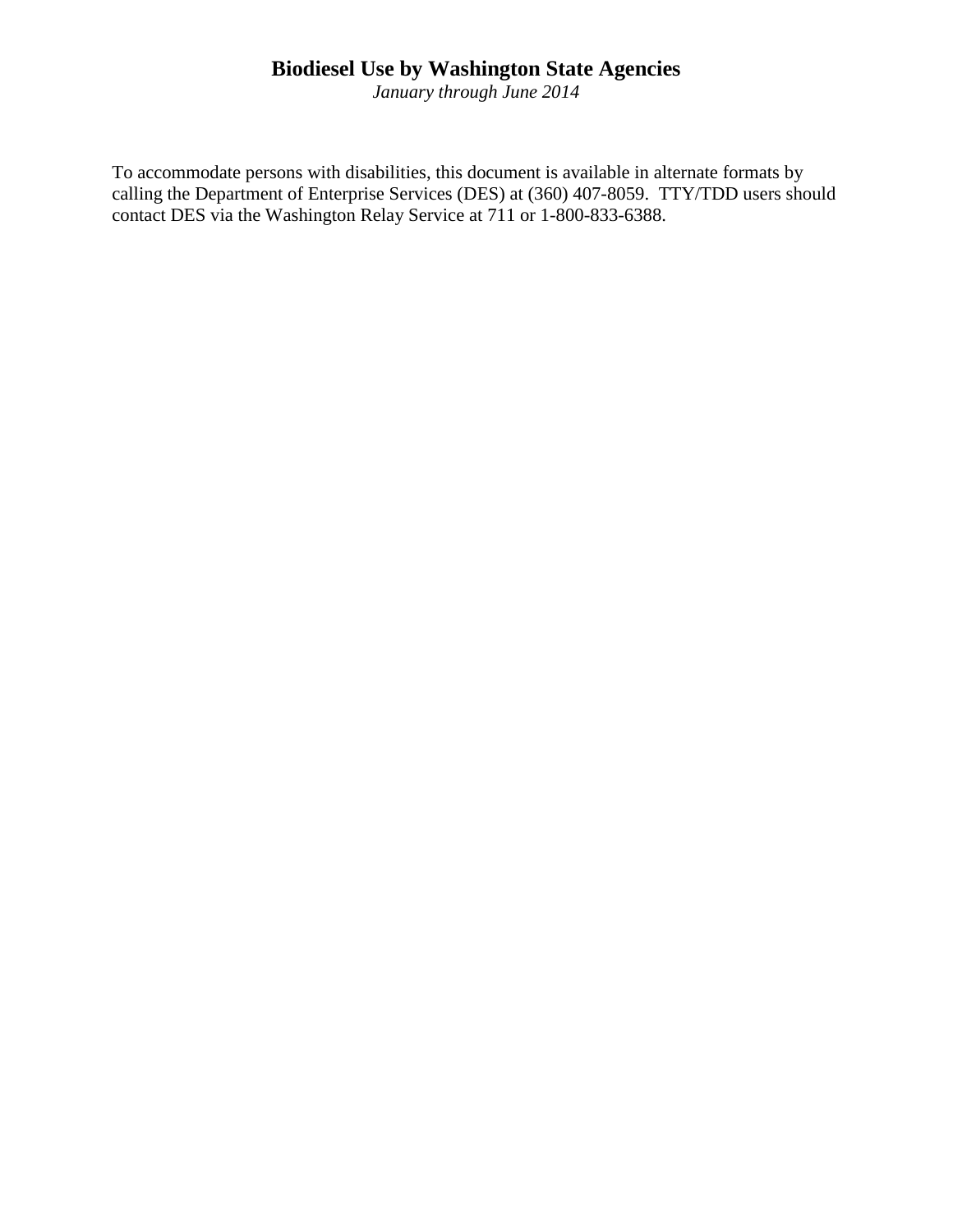### **REPORT HIGHLIGHTS**

- During the first six months of 2014, total biodiesel purchases by state agencies under state fuel contracts was just over 580,000 gallons, an increase of seven percent over the previous six months. These purchases put state agencies on track to top 1 million gallons in biodiesel purchases for the second year in a row.
- Washington State Ferries (WSF) is the state's largest consumer of diesel fuel. WSF purchased 373,303 gallons of biodiesel during the first six months of 2014, the most ever purchased for a six-month period. Overall, WSF reached an average of 4.4 percent biodiesel for the period, with fuel containing five percent biodiesel (B5) the standard fuel throughout the fleet.
- Biodiesel purchased by state agencies other than WSF totaled 207,396 gallons during the first six months of 2014, the most ever purchased for a six-month period due primarily to higher overall fuel purchases. Biodiesel made up 12 percent of the diesel fuel purchased, on par with the previous six-month period.
- The Washington State Department of Transportation (WSDOT) is the state's second largest purchaser of diesel fuel. Biodiesel made up almost 16 percent of total diesel fuel purchased in Western Washington and 11 percent in Eastern Washington. This was the first time Eastern Washington purchases topped 10 percent biodiesel for a six-month period. Statewide, WSDOT averaged 13 percent biodiesel, on par with the previous period.
- Testing continued to show no significant fuel quality issues related to biodiesel use by state agencies.

#### **BACKGROUND**

As a part of the state's efforts to reduce its dependence on foreign oil, reduce emissions, and stimulate local production and use of biodiesel, state law has mandated state agencies to use biodiesel fuels to operate diesel-powered vessels, vehicles, and construction equipment since 2009. Under current law, WSF is to use a minimum of 5 percent biodiesel in all vessels as long as the price of B5 does not exceed the price of diesel by 5 percent or more. All other state agencies are to use a minimum of 20 percent biodiesel by total volume to operate diesel vessels, vehicles, and construction equipment.

State law (RCW 43.19.646) requires the Department of Enterprise Services (DES) to compile and analyze the use of biodiesel fuel by state agencies and report its findings and recommendations to the Governor and Legislature in an electronic format every six months. DES collaborates with key state agency stakeholders to prepare the report.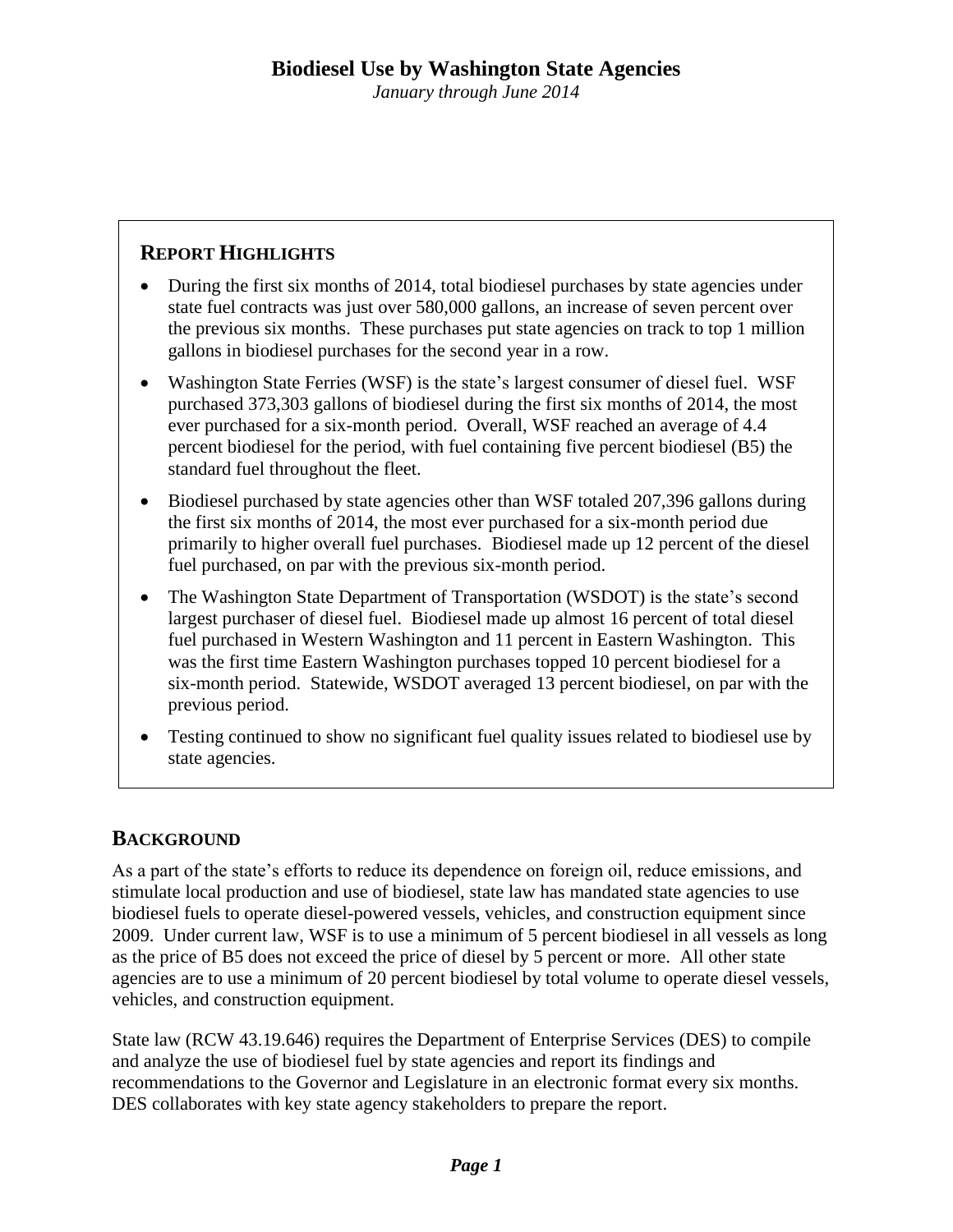*January through June 2014*

This report covers January1 through June 30, 2014, and focuses on bulk fuel purchased through state fuel delivery contracts. The term "biodiesel" means pure biodiesel (B100) unless clearly indicated otherwise. Biodiesel blends are specified by the capital letter "B" followed by the value representing the volume percentage of biodiesel, such as B5 and B20. Therefore B5 contains 5 percent biodiesel. In tables and charts, biodiesel is expressed in B100 gallons.

#### **STATE BIODIESEL PURCHASES**

State agencies are required to purchase bulk fuel through the state fuel contracts which cover gasoline, heating oil, and diesel fuel (including biodiesel). The contracts are also used by many higher education institutions, cities, counties, school districts, and transit systems.

From January 1 through June 30, 2014, state agencies and higher education institutions purchased 10.2 million gallons of diesel fuel through state fuel contracts, including about 580,000 gallons of biodiesel, a 35,000-gallon increase from the previous six-month period. These purchases put state agencies on track to top 1 million gallons in biodiesel purchases for the second year in a row.



During this period, WSF purchases made up 84 percent of all diesel fuel and 64 percent of the biodiesel purchased. Purchases made by state agencies other than WSF for diesel-powered vehicles and equipment made up 16 percent of total fuel purchased and 36 percent of the biodiesel purchased on state contracts.

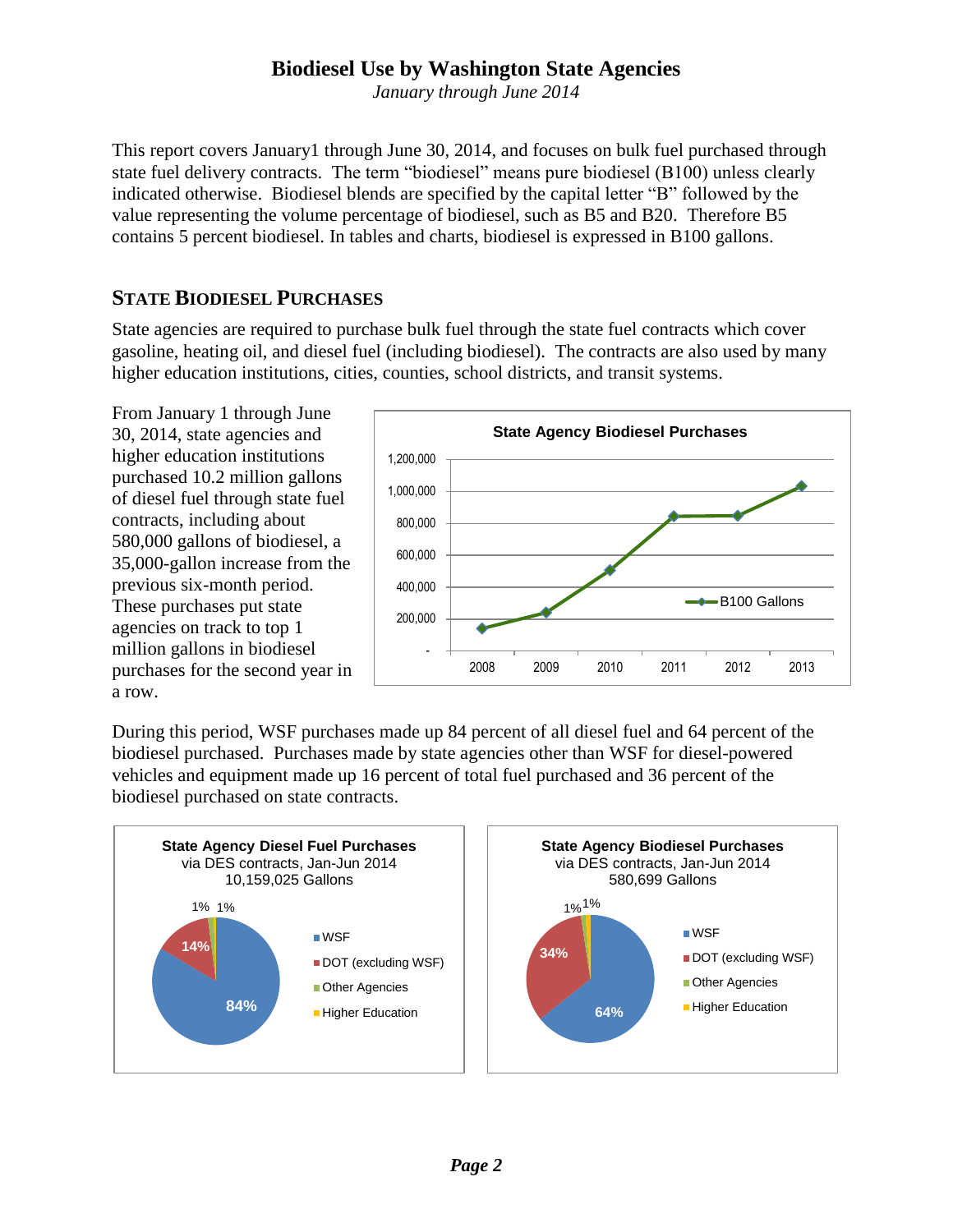*January through June 2014*

# **WASHINGTON STATE FERRIES (WSF) BIODIESEL USE**

WSF purchased 373,303 gallons of biodiesel during this six-month period. This is a 1.5 percent increase over the 367,534 gallons purchased during the last six months of 2013 and a 17 percent increase from the same period in 2013. The increase is due to the completion of the in-line blending infrastructure at the Harbor Island dock facility in Seattle, which in March 2013 allowed fuel containing 5 percent biodiesel (B5) to become the standard fuel for the entire fleet.



- WSF's progress using biodiesel has occurred in stages, corresponding with the availability of in-line blended B5 fuel.
	- WSF began using in-line blended B5 for all vessels fueled by truck from the Harbor Island truck facility in Seattle in August 2009. This facility accounts for about 25 percent of the total fuel used by the state ferry system.
	- WSF has used in-line blended B5 for all vessels fueled by truck from Anacortes since January 2011. This facility accounts for about 40 percent of the total fuel used.
	- The capital improvement project to build the infrastructure for in-line blending of biodiesel at the Seattle Harbor Island dock facility was completed in late February 2013. Ferries fueling at the dock facility began using B5 on March 1, 2013. This facility accounts for about 35 percent of the total fuel used.
- Overall, WSF reached an average of 4.4 percent biodiesel for the period, up from 4.1 percent for the previous period.
- The average price paid for diesel fuel during the period was \$3.07 per gallon; the average price paid for B5 was \$3.16 per gallon, a differential of 2.8 percent.
- WSF had no biodiesel-related quality or performance issues during the period.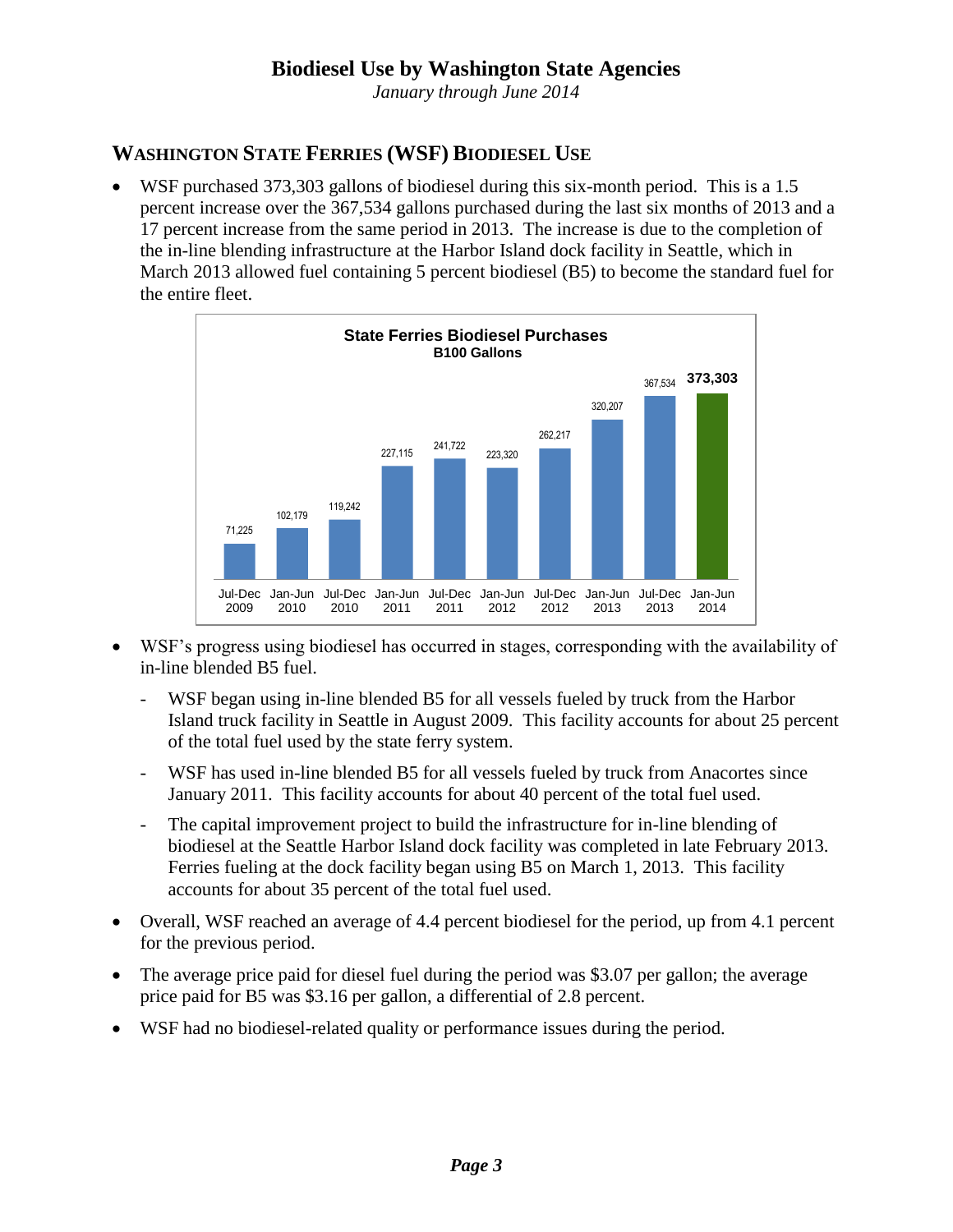*January through June 2014*

| <b>Time Period</b> | <b>Diesel Gallons</b> | <b>Biodiesel Gallons</b> | <b>Total Gallons</b> | <b>Biodiesel %</b> |  |
|--------------------|-----------------------|--------------------------|----------------------|--------------------|--|
| Jan. - June 2014   | 8,114,966             | 373,303                  | 8,488,269            | 4.4%               |  |
| July - Dec. 2013   | 8,545,061             | 367,534                  | 8,912,595            | 4.1%               |  |
| Jan. - June 2013   | 8,156,700             | 320,207                  | 8,476,907            | 3.8%               |  |
| July - Dec. 2012   | 8,466,258             | 262,217                  | 8,728,475            | 3.0%               |  |
| Jan. - June 2012   | 8,283,480             | 223,320                  | 8,506,800            | 2.6%               |  |
| July - Dec. 2011   | 8,672,324             | 241,722                  | 8,914,046            | 2.7%               |  |
| Jan. - June 2011   | 8,435,352             | 227,115                  | 8,662,467            | 2.6%               |  |
| July - Dec. 2010   | 8,455,444             | 119,242                  | 8,574,686            | 1.4%               |  |
| Jan. - June 2010   | 8,459,772             | 102,179                  | 8,561,951            | 1.2%               |  |
| July - Dec. 2009   | 8,463,791             | 71,225                   | 8,535,016            | 0.8%               |  |
| Jan. - June 2009   | 8,269,302             | 30,714                   | 8,300,016            | 0.4%               |  |

**Washington State Ferries Biodiesel Use: January 2009 to June 2014**

# **LAND SECTOR USE**

State agency purchases of biodiesel for use in vehicles and equipment totaled 207,396 gallons in the first six months of 2014, an increase of 29,000 gallons over the previous six-month period. Overall state agency biodiesel purchases held steady at 12.4 percent of total diesel fuel purchased under the state fuel contract as overall fuel purchased increased by 232,000 gallons.

In the land sector, WSDOT is the largest single purchaser of diesel fuel. During this reporting period, WSDOT purchased 1.47 million gallons of diesel fuel, accounting for 88 percent of all diesel fuel and 94 percent of all biodiesel purchased by state agencies under the state fuel contract. WSDOT maintains a comprehensive statewide network of fueling stations that serves the majority of the state's diesel-powered equipment and vehicles. Of the nine other agencies purchasing diesel fuel under the state contract, only three purchased more than 15,000 gallons of bulk diesel fuel during the period:

- Department of Corrections,
- Department of Fish and Wildlife, and
- Department of Natural Resources.

Among the 13 higher education institutions purchasing diesel fuel off the state contract, the University of Washington was the largest purchaser, accounting for 62 percent of the fuel purchased for vehicles and equipment and all of the biodiesel.

| <b>Agency</b>           | <b>Diesel Gallons</b> | <b>Biodiesel Gallons</b> | <b>Total Gallons</b> | <b>Biodiesel %</b> |  |  |
|-------------------------|-----------------------|--------------------------|----------------------|--------------------|--|--|
| <b>WSDOT</b>            | 1,269,095             | 194.044                  | 1,463,139            | 13.3%              |  |  |
| <b>Other Agencies</b>   | 142,383               | 6.412                    | 148,795              | 4.3%               |  |  |
| <b>Higher Education</b> | 51,882                | 6.940                    | 58.822               | 11.8%              |  |  |
| Total                   | 1,463,360             | 207,396                  | 1,670,756            | 12.4%              |  |  |

**State Agency Biodiesel Purchases (Land Sector): January to June 2014**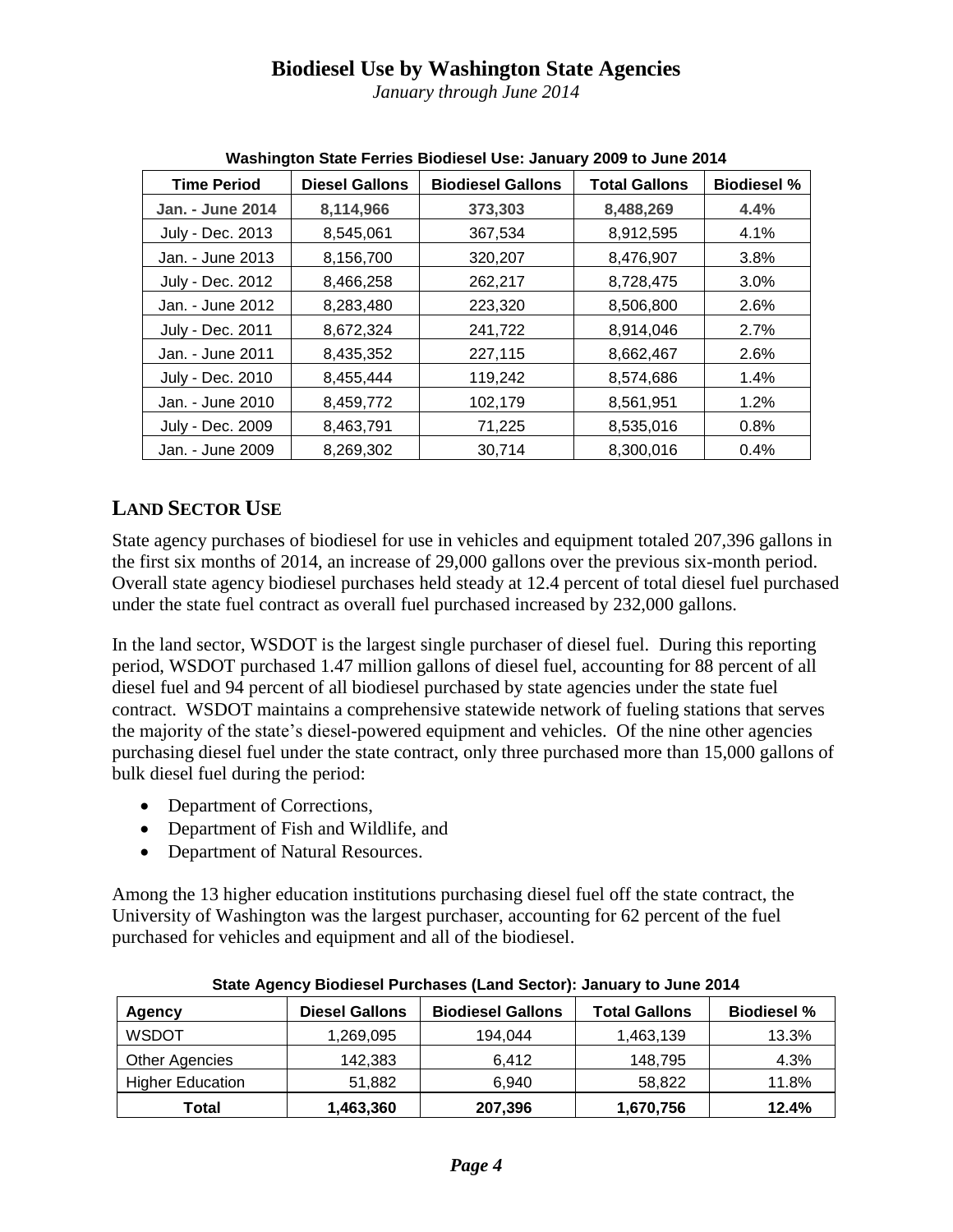*January through June 2014*

On a percentage basis, biodiesel purchases by state agencies for use in vehicles and equipment has significantly increased since 2006 and averaged above 10 percent for the last seven reporting periods. The lack of available biodiesel in Eastern Washington limited efforts to use biodiesel fuels prior to 2011.



# **DETAILS ON WSDOT PURCHASES AND USE**

- Overall, WSDOT's total biodiesel purchased and total fuel purchased were both up 18 percent from the previous six months. As a result, biodiesel compared to the total diesel volume remained essentially unchanged at 13.3 percent.
	- WSDOT had 45 fuel sites with biodiesel fuel available in Western Washington. Fuel deliveries during this reporting period were similar to the previous period: 87 percent of fuel deliveries were B20, 1 percent were B15, 9 percent were B10, and the remaining were B5. Biodiesel made up 16 percent of total diesel fuel purchased in Western Washington, on par with the previous period.
	- WSDOT had 53 fuel sites with biodiesel fuel available in Eastern Washington. From January through March, 6 percent of deliveries were B20, 38 percent were B10, 45 percent were between B5 and B10, 6 percent were B5 and 5 percent were B3. From April through June, all deliveries were B20, with the exception of one delivery of B12, as the weather became warmer. Overall, biodiesel made up 11 percent of total diesel fuel purchased in Eastern Washington during the period, up from 9 percent from the previous six months.

| <b>Region</b>          | <b>Diesel Gallons</b> | <b>Biodiesel Gallons</b> | <b>Total Gallons</b> | <b>Biodiesel %</b> |
|------------------------|-----------------------|--------------------------|----------------------|--------------------|
| Westside               | 562.207               | 104.506                  | 666.713              | 15.7%              |
| Eastside               | 706.888               | 89.538                   | 796.426              | 11.2%              |
| <b>Statewide Total</b> | 1,269,095             | 194.044                  | 1,463,139            | 13.3%              |

**WSDOT Biodiesel Purchases by Region: January 01 to June 30, 2014**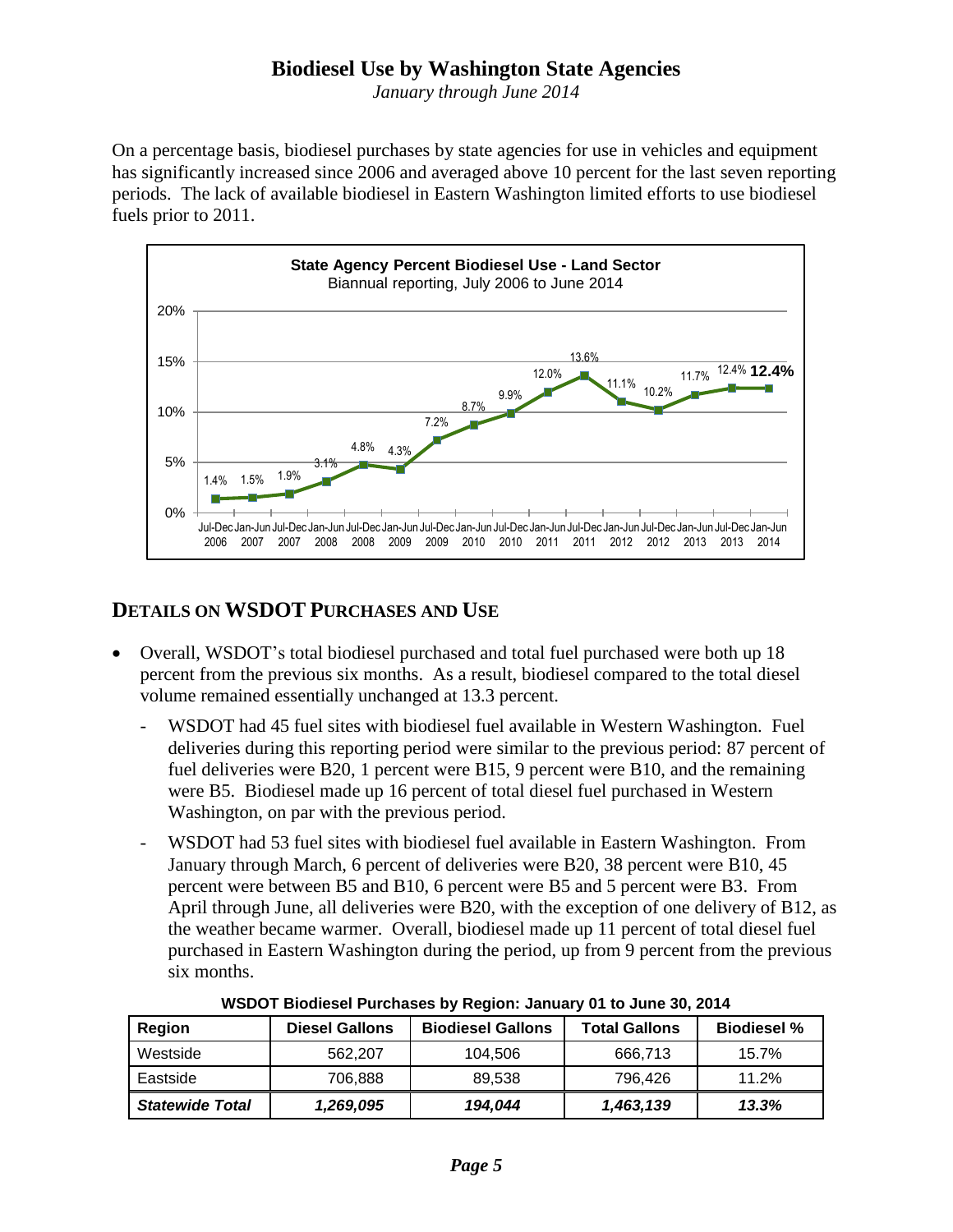*January through June 2014*

- WSDOT continued its suspension of purchases of biodiesel blends higher than B20. The suspension began in May 2012 after a review of EPA regulations, newly published guidance, and biodiesel handling guidelines on materials compatibility. The department determined that its diesel fuel tanks must be replaced to meet certification requirements to store biodiesel blends above B20. Replacing tanks is dependent on funding.
- WSDOT's experience with biodiesel fuels and testing biodiesel blends up to B90 has demonstrated the importance of: (1) managing biodiesel concentration based on climate and conditions; and (2) limiting biodiesel at sites with low fuel turn-over. Currently, WSDOT has 11 sites that are not feasible for biodiesel use because they are in areas that experience cold winter temperatures and have low fuel turn-over (no fuel use for periods of four to six months or longer). WSDOT is working with fuel additive manufacturers to address fuel storage longevity and cold weather operability issues.
- WSDOT continued to employ best practices for using biodiesel. Operational issues included: (1) Replacing fuel dispenser filters at twice the previous rate; (2) Using a more porous filter to minimize filter failure; and (3) Cleaning tanks at a higher frequency. WSDOT continues to experience higher rates of fuel injector and filter failure which may be attributable to biodiesel use.

On a percentage basis, WSDOT biodiesel purchases have averaged above 15 percent for more than four years in Western Washington and topped 10 percent for the first time in Eastern Washington. Prior to May 2012, some sites in Western Washington provided biodiesel blends of up to B40*.* The lack of biodiesel availability from contractors serving Eastern Washington limited WSDOT's efforts to use biodiesel fuels in that region before 2011.

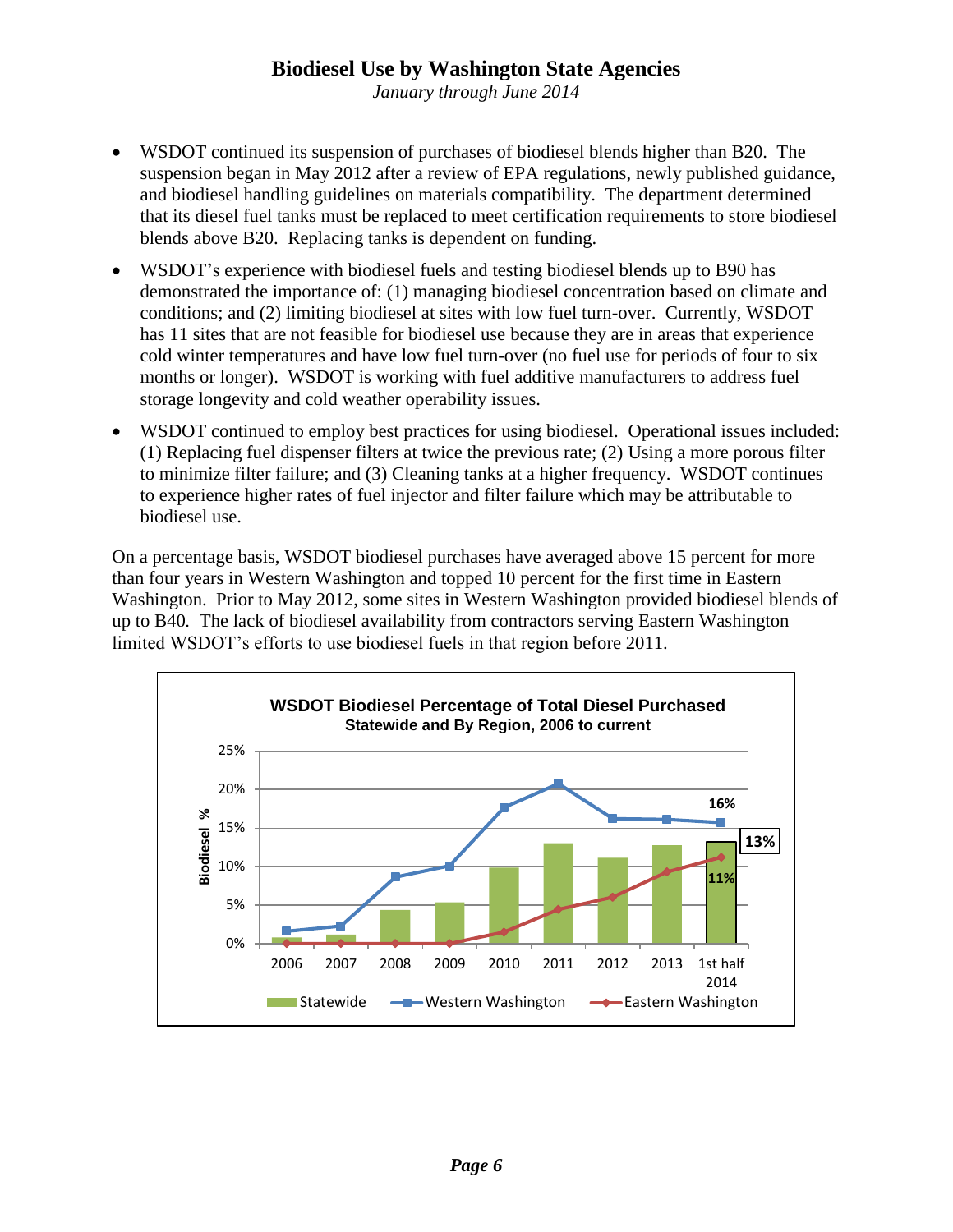*January through June 2014*

# **FUEL QUALITY**

The Washington State Department of Agriculture (WSDA) monitors the quality of diesel and biodiesel used by state agencies as part of the state's Motor Fuel Quality Program. During this reporting period, WSDA submitted 115 diesel and biodiesel blend fuel samples to a contract laboratory to test compliance with American Society for Testing and Materials (ASTM) quality standards. Samples were obtained from biodiesel producers, retail outlets and WSDOT fueling sites.

Test results continued to show problems with meeting flash point specifications. Of the 34 samples that did not meet ASTM specifications, 26 samples (75%) failed to meet flash point specifications. Flash point is a safety and handling specification and failures do not affect engine performance. Flash point deficiencies are often caused by contamination with small amounts of gasoline usually attributed to the tank management of transport trucks. WSDA met with industry representatives on March 19 to discuss the continued high failure rates for flash point. The representatives discussed common causes, outlined changes to tanker truck management and assistance provided to retailers with potential storage tank problems.

WSDA issued 22 notices of correction and issued two civil penalties to businesses for selling motor fuel that did not meet specifications. During this period, the program stopped sale at one location for water in a diesel storage tank and three locations for water in gasoline storage tanks.

Overall, WSDA did not identify any significant quality issues with biodiesel fuels during this reporting period.

#### **STATE CONTRACTING**

- The DES's four fuel contracts serve a wide array of functions and customers. The state's Bulk Fuel contract (#00311), which started in May 2011, is now in its fourth year. The contract covers all regions of the state and encompasses 16 contracts with five contractors. Provisions of the state bulk fuel contract related to biodiesel include:
	- Biodiesel can be made from any feedstock so long as it meets ASTM specifications.
	- Contractors must provide biodiesel fuel in any percentage from B1 to B100.
	- Contractors must provide state agencies with biodiesel made from at least 51 percent in-state feedstock and/or biodiesel produced in-state.
- DES's ongoing work with the two remaining #00311 contractors to make B5 Rack available and to provide statewide continuity for the supply of biodiesel was on hold this period.
- There was considerable work during this period on state marine fuel delivery contracts that serve Washington State Ferries (WSF):
	- #01108 (Seattle Dock Facility): This contract is expiring and DES is working with WSF to negotiate a new sole source contract with Maxum Petroleum Company. The new contract is to be in place no later than September 30, 2014 and is expected to continue to include a B5 fuel and may include provisions for purchasing fuels that contain up to 20 percent biodiesel.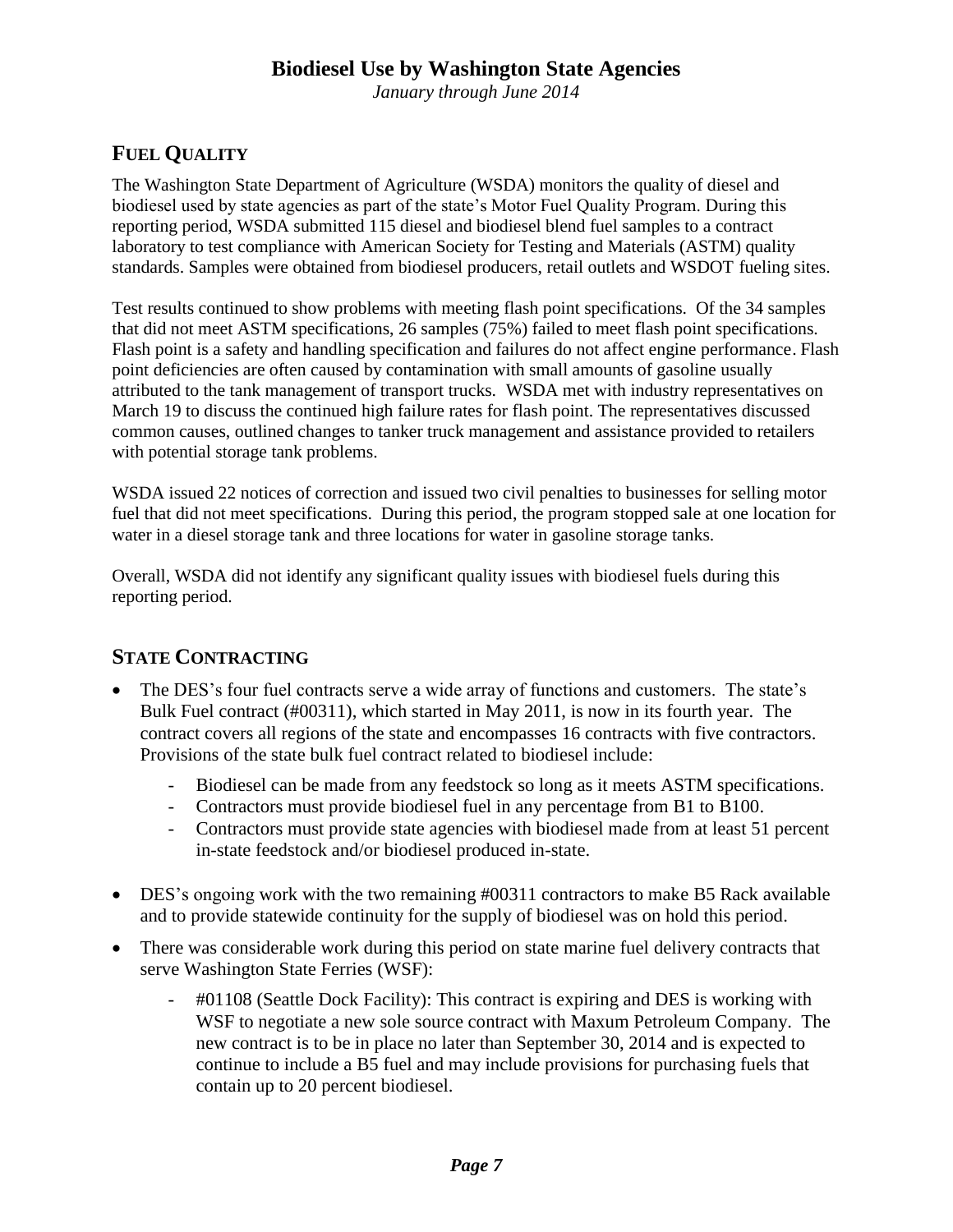*January through June 2014*

- #02207 (Marine Refueling Services Truck Delivery): Preparatory work continued to amend this contract to provide for pricing and delivery of B10 for a pilot project planned to start in the spring of 2015.
- #07613 (Keller Ferry): This new contract was awarded January 20, 2014 to Connell Oil Inc. for a one-year term. The contract provides both diesel and biodiesel fuel.
- Two contracts, the Bulk Fuel and the Seattle Dock Facility, require contractors to provide biodiesel that is at least 51 percent in-state sourced. To determine compliance with this contract provision, DES reviews invoices or bills of lading provided by fuel contractors to document the date, quantity, and source of biodiesel purchases. DES plans to review compliance for all of 2014 at the end of the next reporting period. This period, Sequential Pacific Biodiesel joined General Biodiesel, Imperium Renewables, and TransMessis Columbia Plateau as qualified in-state sourced biodiesel producers.

#### **OTHER ACTIVITIES RELATED TO BIODIESEL USE BY STATE AGENCIES**

 **Extent Practicable Rule**: The interagency Alternative Fuels and Vehicles Technical Advisory Group (comprised of the 12 agencies and four educational institutions that collectively represent more than 98 percent of state fuel use) had quarterly meetings in February and May 2014 to continue its work to guide implementation of the Extent Practicable Rule, adopted in May 2013 by the Department of Commerce (WAC 194-28). The rule states that, unless otherwise limited by law, it is considered practicable for state agencies to use a minimum of 20 percent biodiesel on an annualized basis when purchasing fuel through the state procurement system. Agencies are to make good faith efforts to buy a minimum of B20 when purchasing fuel from retail outlets. Most of the group's work this period focused on electric vehicles versus biodiesel.

#### **RECOMMENDATIONS/ACTION ITEMS**

- Determine necessary actions to increase the percentage of biodiesel used by WSF at one or more fueling locations within the cost limitation set by the Legislature. Continue preparatory work and planning for pilot test with two vessels in 2015.
- Explore adding the 51 percent in-state sourced biodiesel requirement to the Marine Refueling Services contract.
- Use the Alternative Fuels and Vehicles Technical Advisory Group to integrate efforts to increase the percentage of biodiesel used by state agencies with the larger effort related to agency use of alternative fuels and vehicles.
- Monitor changes in the biodiesel and fuel markets and work to provide competitively-priced biodiesel fuel products, such as B5 Rack, that keep current with agency needs and the marketplace.
- Continue fuel quality monitoring to ensure standards are met.
- Reduce the frequency of this report to once a year.